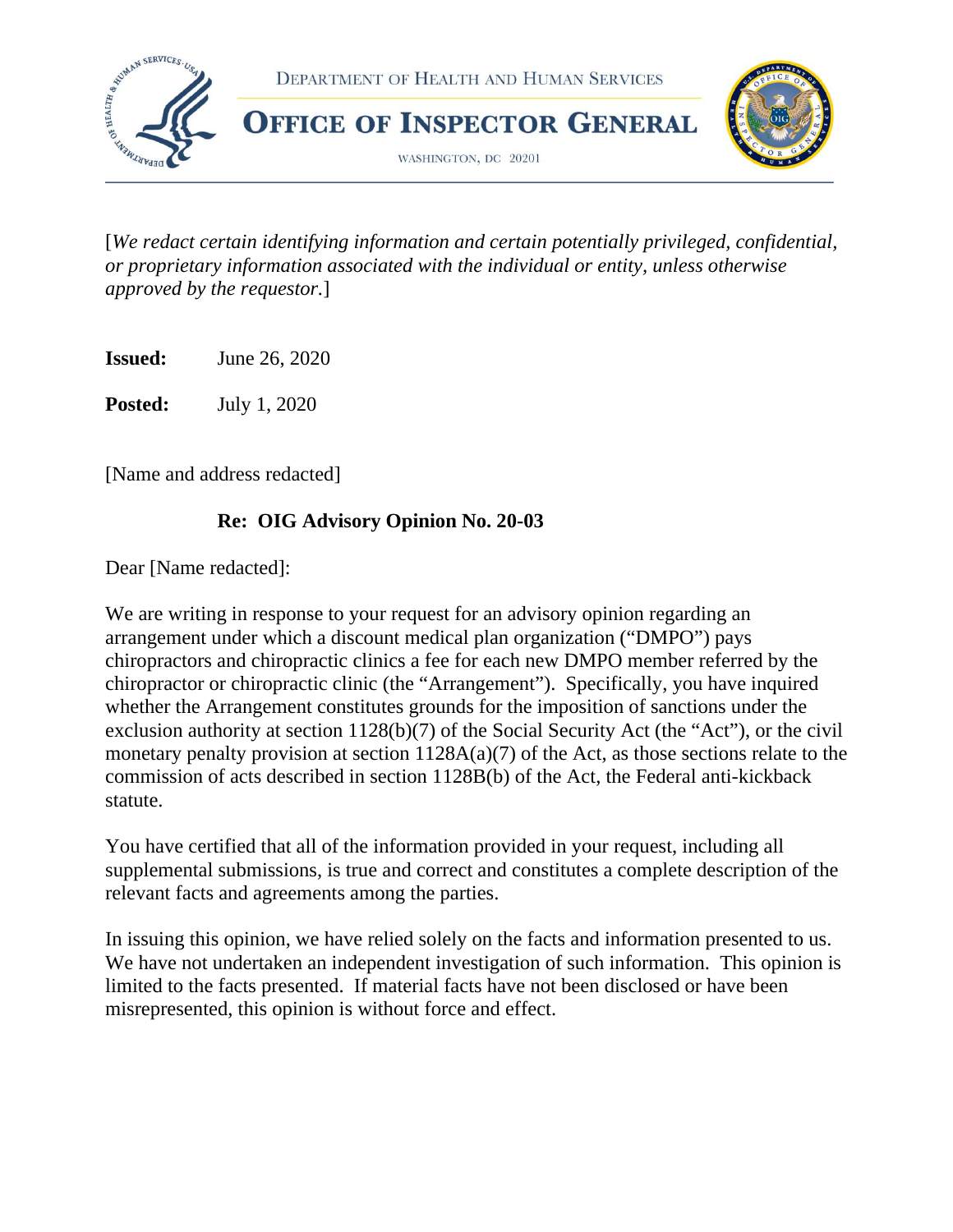Page 2 – OIG Advisory Opinion No. 20-03

Based on the facts certified in your request for an advisory opinion and supplemental submissions, we conclude that, although the Arrangement could potentially generate prohibited remuneration under the anti-kickback statute if the requisite intent to induce or reward referrals of Federal health care program business were present, the Office of Inspector General ("OIG") will not impose administrative sanctions on [name redacted], under sections 1128(b)(7) or 1128A(a)(7) of the Act (as those sections relate to the commission of acts described in section 1128B(b) of the Act) in connection with the Arrangement. This opinion is limited to the Arrangement and, therefore, we express no opinion about any ancillary agreements or arrangements disclosed or referenced in your request for an advisory opinion or supplemental submissions.

This opinion may not be relied on by any persons other than [name redacted], the requestor of this opinion, and is further qualified as set out in Part IV below and in 42 C.F.R. Part 1008.

# **I. FACTUAL BACKGROUND**

[Name redacted] ("Requestor"), operates as a  $DMPO<sup>1</sup>$ , which is an entity that contracts with providers who agree to reduce their fees for the DMPO's members. Requestor's DMPO is limited to chiropractors and chiropractic clinics. Requestor contracts with all willing chiropractors or chiropractic clinics that meet the minimum requirements for participation, including maintaining an active chiropractic license, securing required malpractice coverage, and abiding by the terms set forth in the provider agreement. As a general rule, participating chiropractors and chiropractic clinics agree to discount their fee schedule rates by at least 10 percent and no more than 50 percent. Chiropractors and chiropractic clinics do not pay Requestor to participate in the network.

Requestor's members are individuals who pay an annual membership fee, which covers the enrolling individual and any immediate family members in his or her household. Members are entitled to discounted rates from any chiropractor in the DMPO. According to Requestor, individuals might choose to be members of Requestor due to being uninsured, lacking chiropractic benefits under their insurance, or having a high deductible or other high cost-sharing requirements under their insurance plan. Requestor certified that Medicare covers only chiropractic services that are billed under one of three CPT billing codes, all of which relate to manual manipulation of the spine to correct a subluxation. All other billing codes are non-covered services, including the required initial exam to determine the need

<sup>&</sup>lt;sup>1</sup> DMPOs are licensed in some states but not others. While DMPOs are not insurers, the National Association of Insurance Commissioners has developed the Discount Medical Plan Organization Act, available at https://www.naic.org/store/free/MDL-98.pdf, that Requestor certified some states have adopted to regulate these entities.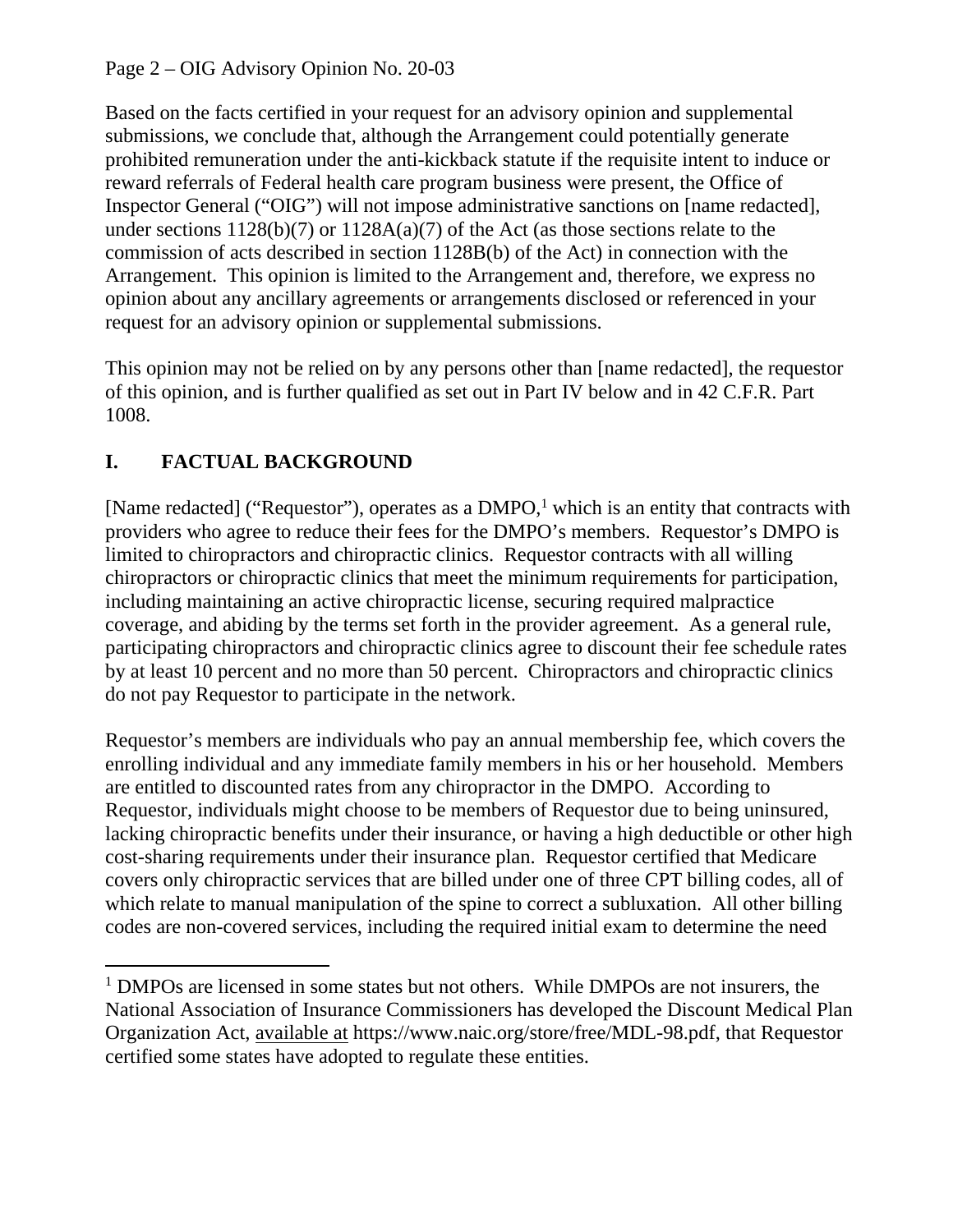#### Page 3 – OIG Advisory Opinion No. 20-03

for chiropractic services. Benefits under other Federal health care programs vary by program. Requestor certified that Medicare beneficiaries may use the DMPO only for noncovered services because chiropractors that participate in Medicare are legally obligated to submit claims to Medicare for covered CPT codes.

Requestor markets its service to chiropractors through trade magazines, a public website, brochures, and continuing education seminars. Chiropractors may explain Requestor's service to patients and may facilitate enrollment. However, Requestor certified that all DMPO membership enrollment is completed online, and referring chiropractors are not required to take any action to facilitate patient enrollment. Under the Arrangement, Requestor pays the referring chiropractor five dollars (\$5.00) for each new membership processed. Requestor certified that this payment is paid only for the initial membership. As noted above, once enrolled as a DMPO member, an individual is not required to continue receiving chiropractic services from the referring chiropractor; membership in the DMPO gives members access to the contracted rates offered by any participating chiropractor or chiropractic clinic in the network.

### **II. LEGAL ANALYSIS**

#### **A. Law**

The anti-kickback statute makes it a criminal offense to knowingly and willfully offer, pay, solicit, or receive any remuneration to induce or reward referrals of items or services reimbursable by a Federal health care program. See section 1128B(b) of the Act. Where remuneration is paid purposefully to induce or reward referrals of items or services payable by a Federal health care program, the anti-kickback statute is violated. By its terms, the statute ascribes criminal liability to parties on both sides of an impermissible "kickback" transaction. For purposes of the anti-kickback statute, "remuneration" includes the transfer of anything of value, directly or indirectly, overtly or covertly, in cash or in kind.

The statute has been interpreted to cover any arrangement where one purpose of the remuneration was to obtain money for the referral of services or to induce further referrals. See, e.g., United States v. Nagelvoort, 856 F.3d 1117 (7th Cir. 2017); United States v. McClatchey, 217 F.3d 823 (10th Cir. 2000); United States v. Davis, 132 F.3d 1092 (5th Cir. 1998); United States v. Kats, 871 F.2d 105 (9th Cir. 1989); United States v. Greber, 760 F.2d 68 (3d Cir. 1985), cert. denied, 474 U.S. 988 (1985). Violation of the statute constitutes a felony punishable by a maximum fine of \$100,000, imprisonment up to ten years, or both. Conviction will also lead to automatic exclusion from Federal health care programs, including Medicare and Medicaid. Where a party commits an act described in section 1128B(b) of the Act, the OIG may initiate administrative proceedings to impose civil monetary penalties on such party under section  $1128A(a)(7)$  of the Act. The OIG may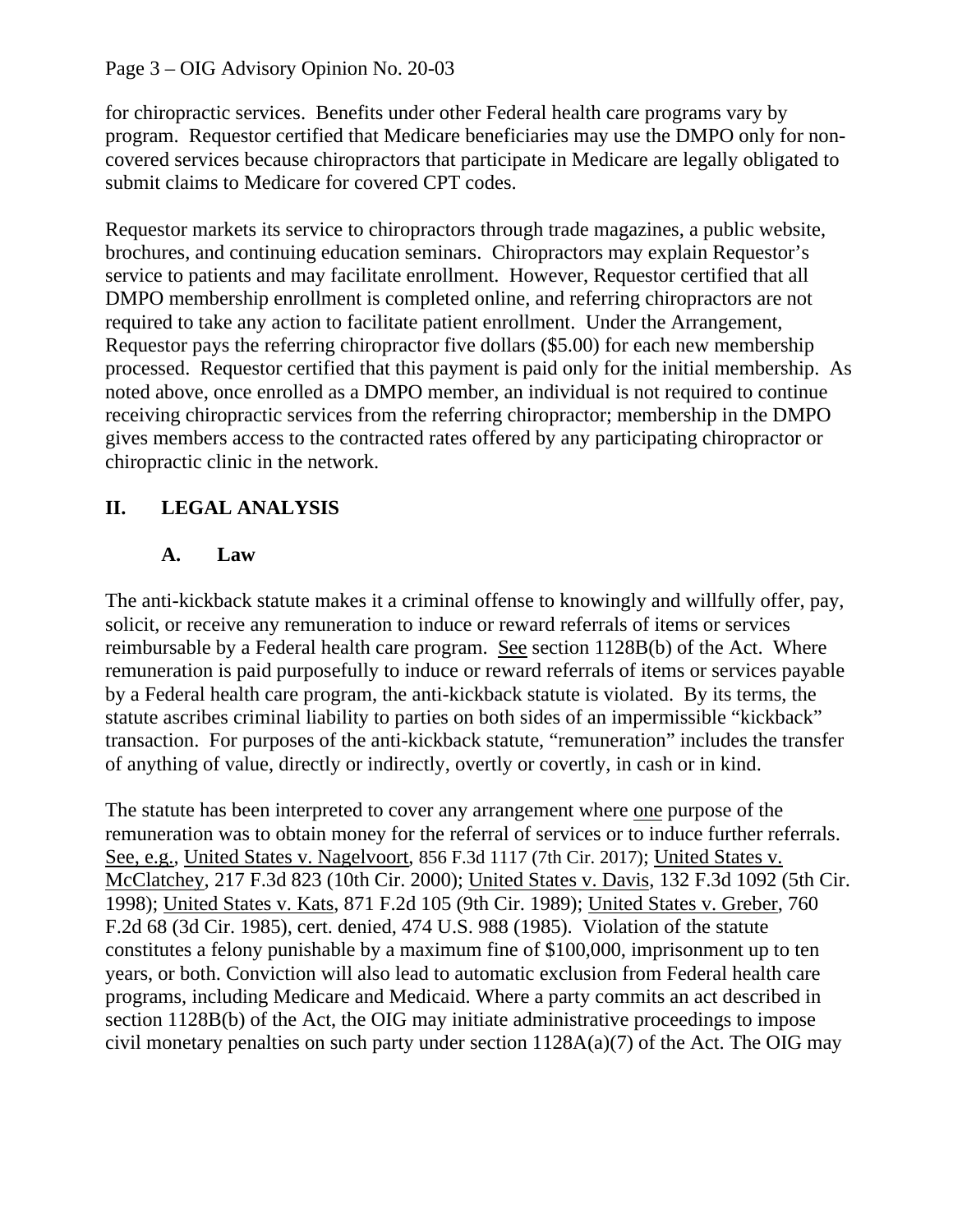#### Page 4 – OIG Advisory Opinion No. 20-03

also initiate administrative proceedings to exclude such party from the Federal health care programs under section 1128(b)(7) of the Act.

#### **B. Analysis**

We begin our analysis by acknowledging that the Arrangement about which Requestor asked us to opine relates solely to the \$5.00 fee Requestor pays to chiropractors who refer a patient for an initial membership. However, to assess risk under the anti-kickback statute, we believe it is important to look at the overall relationships between and among Requestor, the contracting chiropractors, and the members. Specifically, Requestor contracts with a network of chiropractors who offer discounted rates;<sup>2</sup> members pay Requestor an annual fee to access the discounted rates offered by these chiropractors; and Requestor rewards chiropractors for each new membership processed. There are two streams of remuneration flowing to or from Requestor. First, Requestor gives chiropractors a \$5.00 payment for each new membership that the chiropractor referred to Requestor. Second, participating chiropractors offer discounted rates through Requestor, allowing Requestor to earn membership fees from members. We analyze each in turn.

#### Payment to Chiropractors

We conclude that the \$5.00 payment that Requestor makes to referring chiropractors, though "remuneration," does not implicate the anti-kickback statute. We note that the \$5.00 payment is a reward for a referral, but it rewards a referral to Requestor, and Requestor neither furnishes nor arranges for the furnishing of federally reimbursable items or services. While Requestor operates a network that could influence its members to choose one of the contracting chiropractors who provide federally reimbursable services (i.e., "arrange for" referrals), Requestor—unlike a Medicare Advantage plan, for example—is not arranging for federally reimbursable services. Under these facts, the chiropractor is both the potential referral recipient and the payment recipient. In other words, the referral and the payment go to the same person.

#### Discounted Rates and Membership Fees

We begin by noting that the DMPO business model is expressly recognized and permitted in several states. While this fact alone is not dispositive as to any particular arrangement, we believe that the fact that DMPOs are legal business entities is important background.

<sup>&</sup>lt;sup>2</sup> We can opine only on Requestor's arrangements with chiropractors and with members. Requestor is not in a position to certify to arrangements between chiropractors and patients who are Requestor's members.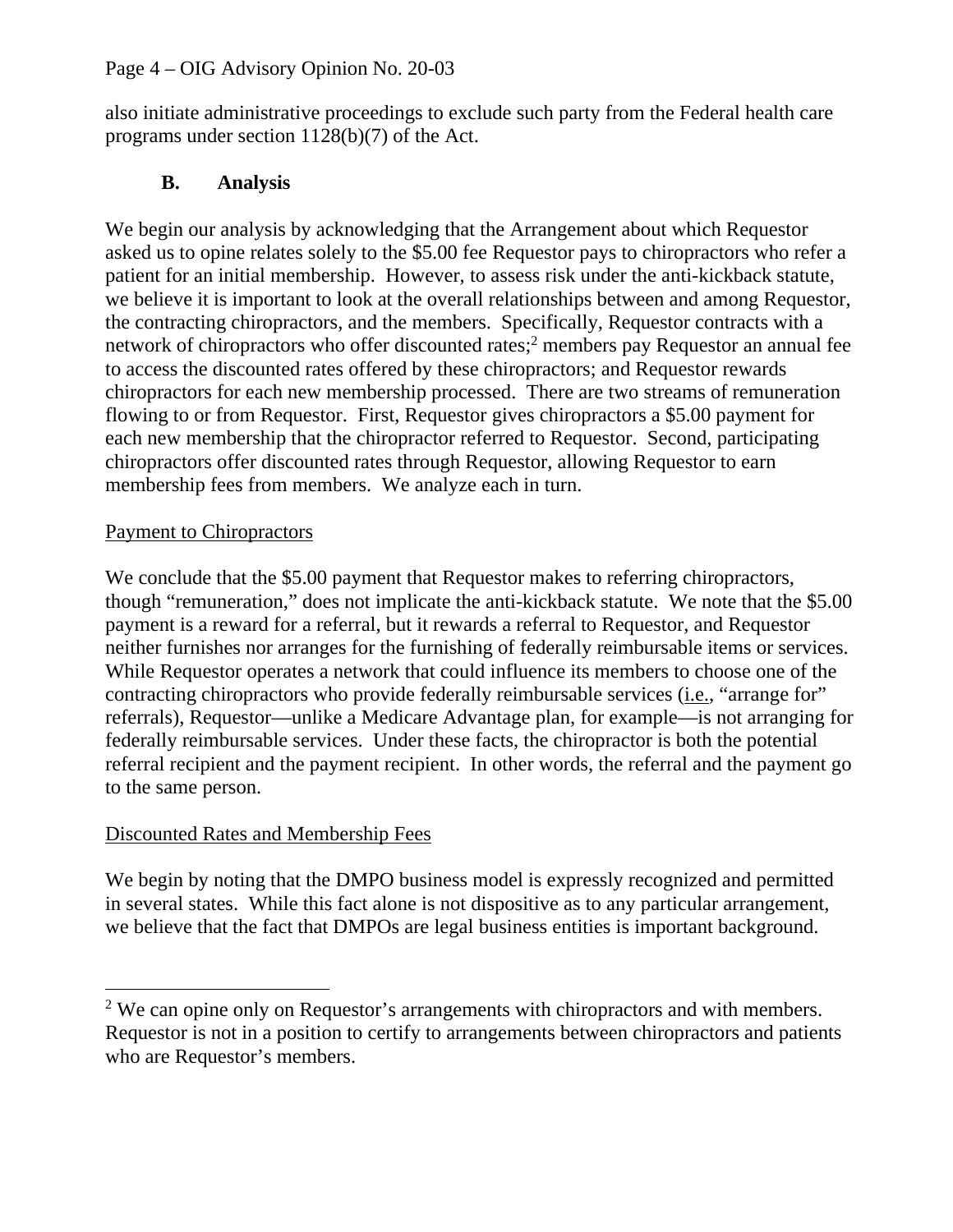#### Page 5 – OIG Advisory Opinion No. 20-03

As a DMPO, Requestor contracts with chiropractors and chiropractic clinics that are willing to offer discounted rates to Requestor's members, and Requestor's members pay an annual fee for access to these rates. Therefore, chiropractors' agreement to offer discounted rates through the DMPO give Requestor an opportunity to earn a fee, namely, the membership fees, and therefore is remuneration. In addition, by negotiating the discounted rates with chiropractors on behalf of its members, Requestor could be viewed as "recommending" its network chiropractors to members. However, for the following reasons, we find this aspect of Requestor's business to present a low risk of fraud and abuse under the anti-kickback statute.

First, the discounted rates apply only to services not covered by Medicare for Medicare patients. Therefore, it seems unlikely that the usual concerns associated with the opportunity to earn a fee (e.g., channeling referrals of Federal health care program business) would apply here. In addition, membership in Requestor does not require members to use a particular chiropractor nor does it require the member to use DMPO benefits for all services. For example, if a patient's insurance (including other Federal health care programs, such as Medicaid) covers a particular service, the patient likely would pay the cost-sharing amount for the service rather than paying cash for the entire service at the time of service—even at a discounted rate.

Second, rather than advertising to patients, Requestor markets its service to chiropractors. Generally, a patient will learn about Requestor's service from a chiropractor that the patient already has selected. Because Requestor contracts with any willing chiropractor that meets the terms of participation, the membership for which the member pays an annual fee may expand a patient's access to chiropractors rather than limit it.

Finally, Requestor is essentially an intermediary. It does not provide health care items or services, bill Federal health care programs, receive any payment from Federal health care programs, or recommend any particular items or services. Instead, Requestor builds a network of any willing chiropractors, enters into agreements with those chiropractors to arrange for discounted rates, and then charges its members who benefit from those discounted rates an annual fee for these administrative services. While it is possible the participating chiropractors may gain some new patients who receive items or services that are billed to Federal health care programs, for the combination of the reasons stated above, we believe the risk of fraud and abuse is low.

# **III. CONCLUSION**

Based on the facts certified in your request for an advisory opinion and supplemental submissions, we conclude that, although the Arrangement could potentially generate prohibited remuneration under the anti-kickback statute if the requisite intent to induce or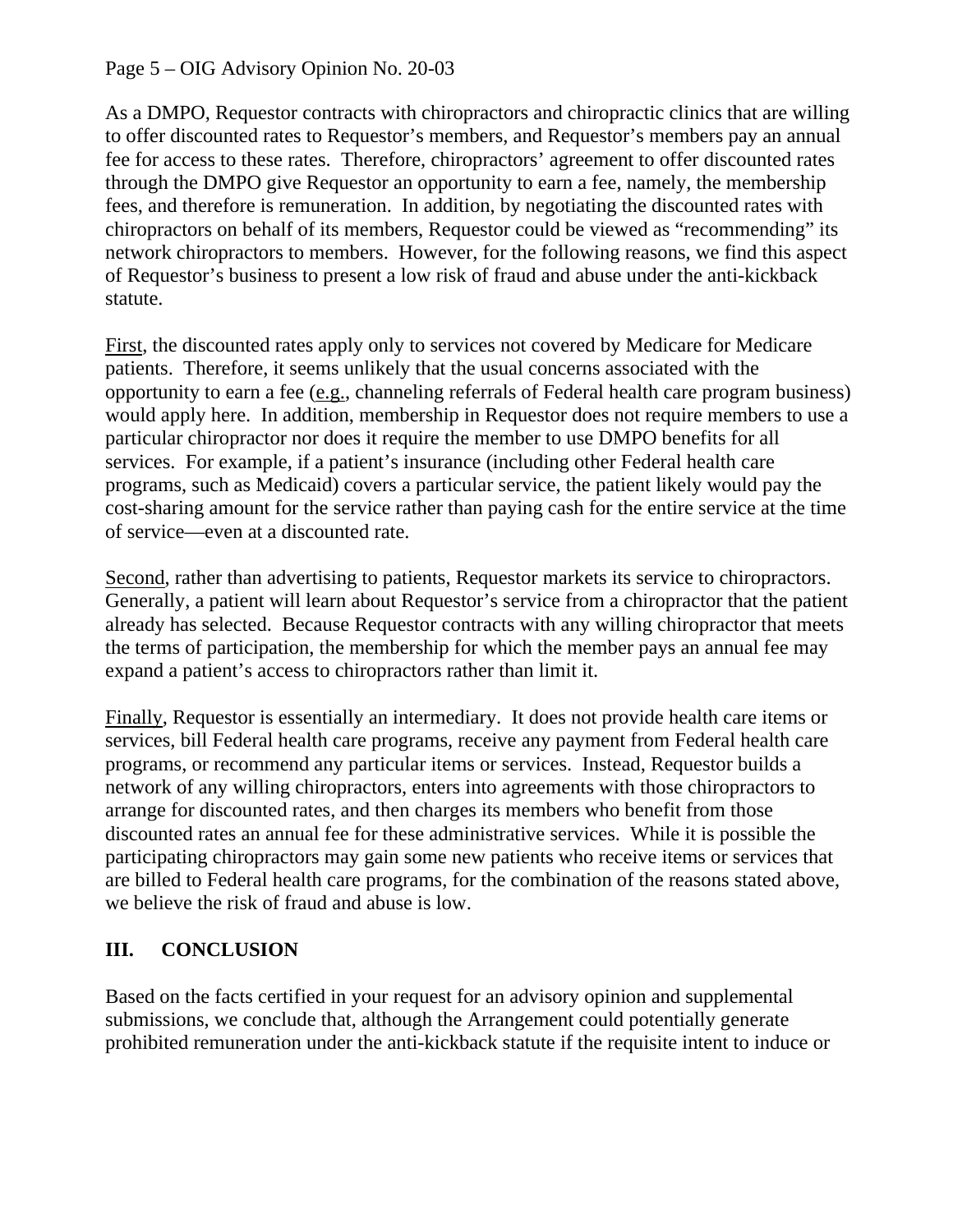Page 6 – OIG Advisory Opinion No. 20-03

reward referrals of Federal health care program business were present, the OIG will not impose administrative sanctions on [name redacted], under sections 1128(b)(7) or 1128A(a)(7) of the Act (as those sections relate to the commission of acts described in section 1128B(b) of the Act) in connection with the Arrangement. This opinion is limited to the Arrangement and, therefore, we express no opinion about any ancillary agreements or arrangements disclosed or referenced in your request for an advisory opinion or supplemental submissions.

# **IV. LIMITATIONS**

The limitations applicable to this opinion include the following:

- This advisory opinion is issued only to [name redacted], the requestor of this opinion. This advisory opinion has no application to, and cannot be relied upon by, any other individual or entity.
- This advisory opinion may not be introduced into evidence by a person or entity other than [name redacted], to prove that the person or entity did not violate the provisions of sections 1128, 1128A, or 1128B of the Act or any other law.
- This advisory opinion is applicable only to the statutory provisions specifically noted above. No opinion is expressed or implied herein with respect to the application of any other Federal, state, or local statute, rule, regulation, ordinance, or other law that may be applicable to the Arrangement, including, without limitation, the physician self-referral law, section 1877 of the Act (or that provision's application to the Medicaid program at section 1903(s) of the Act).
- This advisory opinion will not bind or obligate any agency other than the U.S. Department of Health and Human Services.
- This advisory opinion is limited in scope to the specific arrangement described in this letter and has no applicability to other arrangements, even those which appear similar in nature or scope.
- No opinion is expressed herein regarding the liability of any party under the False Claims Act or other legal authorities for any improper billing, claims submission, cost reporting, or related conduct.

This opinion is also subject to any additional limitations set forth at 42 C.F.R. Part 1008.